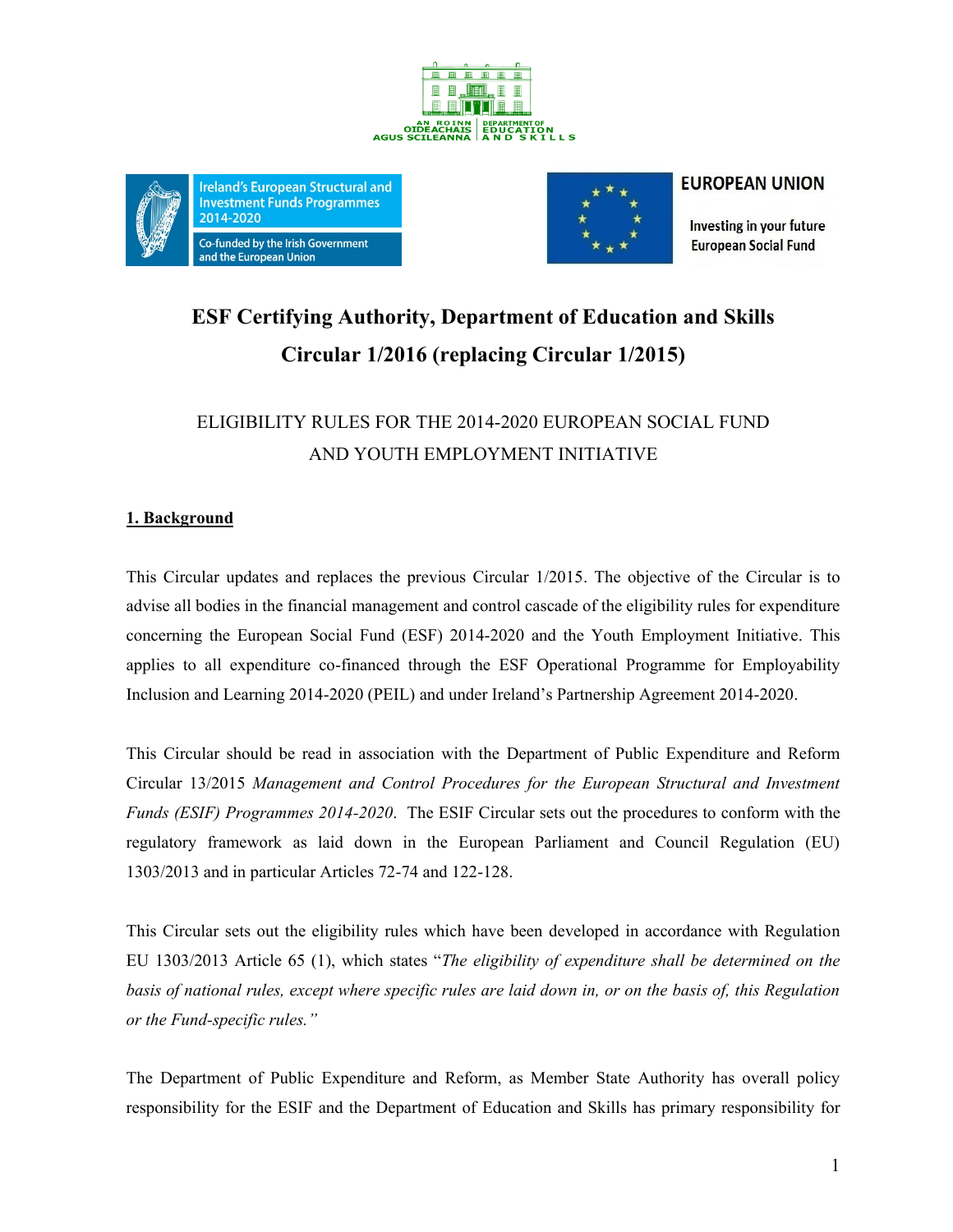the ESF. However, the day-to-day responsibility for the implementation of co-financed operations<sup>1</sup> rests with the appropriate statutory bodies e.g. Government Departments, Agencies and Authorities. These bodies are also accountable both to the Oireachtas and to the Comptroller & Auditor General and/or the Local Government Audit Service, as appropriate, for the National/Exchequer contribution to the cofinanced operations.

The Department of Public Expenditure and Reform separately issued Circular 8/2015 which sets out the *National Eligibility Rules for Expenditure co-financed by the European Regional Development Fund (ERDF) under Ireland's Partnership Agreement 2014-2020.*

All bodies in the financial management cascade are required to comply with the requirements of this Circular as failure to do so may lead to the deferment or cancellation of ESF assistance by the European Commission and result in a loss to the Exchequer for which the relevant Bodies in the Financial Management cascade will have to account.

### **2. Scope**

 $\overline{a}$ 

All expenditure declared for operations within the ESF and YEI co-financed 2014-2020 PEIL shall be governed by the ESF national eligibility rules set out in this Circular, in line with Article 65(1) of the European Parliament and Council Regulation (EU) 1303/2013, and in the other sources included in the following list:

- Department of Education and Skills Circular 1/2015, Eligibility Rules for 2014-2020 ESF and YEI;
- Department of Public Expenditure and Reform Circular to be issued on National ERDF Eligibility Rules 2014-2020 (in cases where cross financing of ERDF operations with ESF monies is applied in accordance with Article 98 of Regulation 1303/2013 and section 3.14 below);
- Department of Public Expenditure and Reform Circular to be issued on Financial Management and Control Procedures for ESIF 2014-2020;
- European Parliament and Council Regulation (EU) 1303/2013, in particular Articles 6 and 65-71 of same;

<sup>1</sup> Article 2(9) of Regulation 1303/2013 defines operation as meaning *"a project, contract, action or group of projects selected by the managing authority of the programmes concerned, or under their responsibility, that contributes to the objectives of a priority or priorities: in the context of financial instruments, an operation is constituted by the financial contributions from a programme to financial instruments and subsequent financial support provided by those financial instruments".*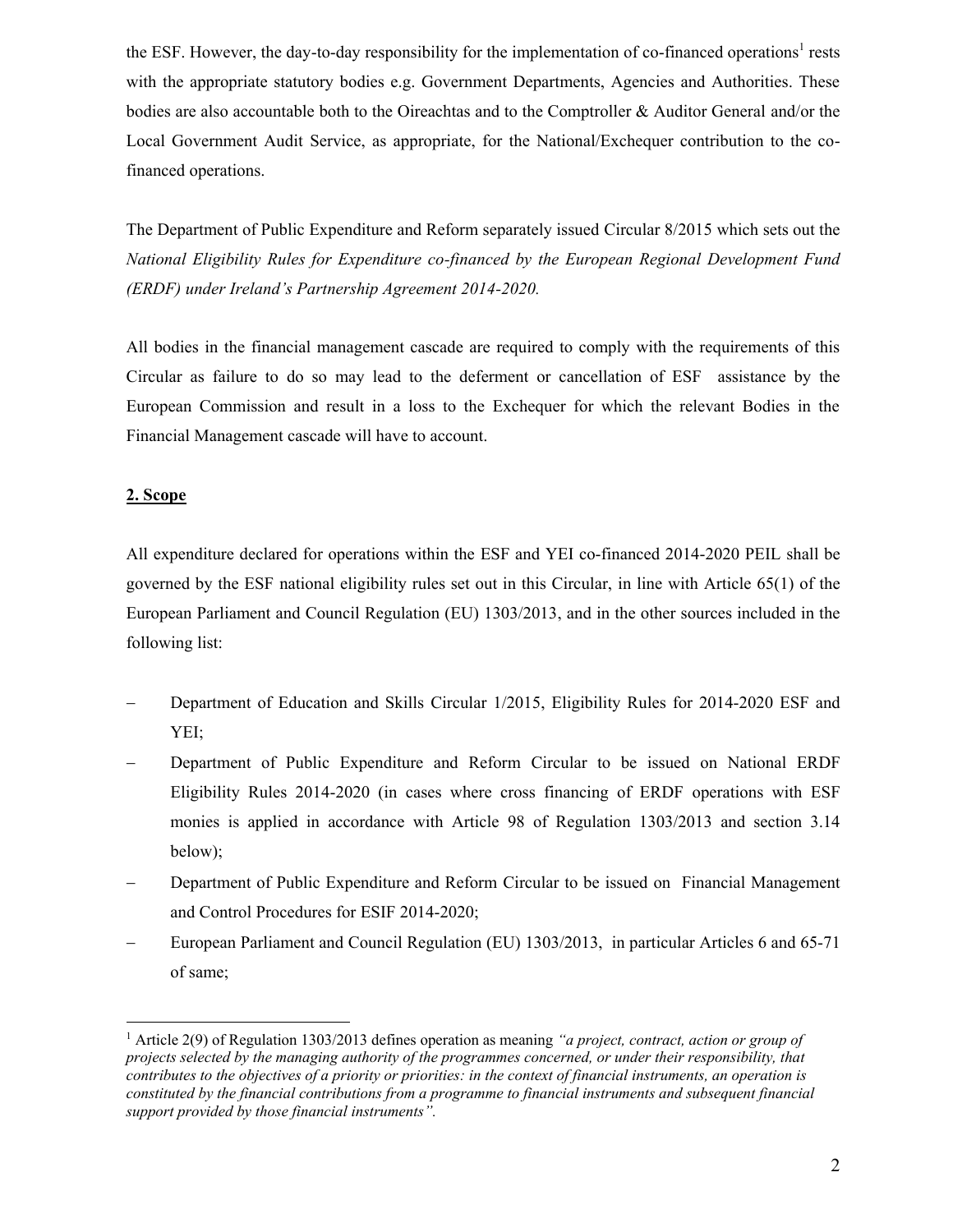- European Parliament and Council Regulation (EU) 1304/2013, in particular Articles 13-15 of same;
- The relevant Administration Agreements/Activity Implementation Plan in place for operations, and;
- Existing National rules that govern the exchequer expenditure whether ESF/EU co-financed or not.

These National and EU rules governing the eligibility of expenditure included in applications for ESF aid under the PEIL 2014-2020 shall be referred to as the 'National eligibility rules documents'.

Any guidelines/instructions issued by the Intermediate Body<sup>2</sup> and/or Beneficiary Body for their specific operations should be used in conjunction with the 'National eligibility rules documents'. The purpose of these guidelines/instructions is not to introduce further eligibility rules, but to assist beneficiaries with the completion of the expenditure claims. This reduces the risk of expenditure being included in ESF claims that does not comply with the criteria set out in the 'National eligibility rules documents'. It is acknowledged that this prudent approach may result in eligible expenditure being excluded from claims. In short, public beneficiaries should follow the advice and guidance as set out in the Intermediate Body's and/or Beneficiary Body's guidelines when completing an expenditure declaration, while decisions regarding the eligibility of expenditure shall be determined by reference to the 'National eligibility rules documents'.

In instances where expenditure is eligible under the 'National eligibility rules documents' but is not in line with the guidelines/instructions issued by the Intermediate Body and/or the Public Beneficiary Body, and has already been included in a claim to the European Commission, the inclusion of such expenditure in a claim is not then considered a financial irregularity/error and no financial correction is required. Consequently, the action to be taken shall be limited to preventing such types of risk-related expenditure (but not necessarily ineligible expenditure) being included in future ESF claims.

### **3. National ESF Eligibility Rules**

 $\overline{a}$ 

3.1 Expenditure shall be eligible for a contribution from the ESF if it has been **incurred by a beneficiary and paid** between 1 January 2014 and 31 December 2023. By way of derogation to

<sup>&</sup>lt;sup>2</sup> Any guidelines on the completion of ESF claims issued by Intermediates Bodies should be submitted to the ESF Managing Authority for approval.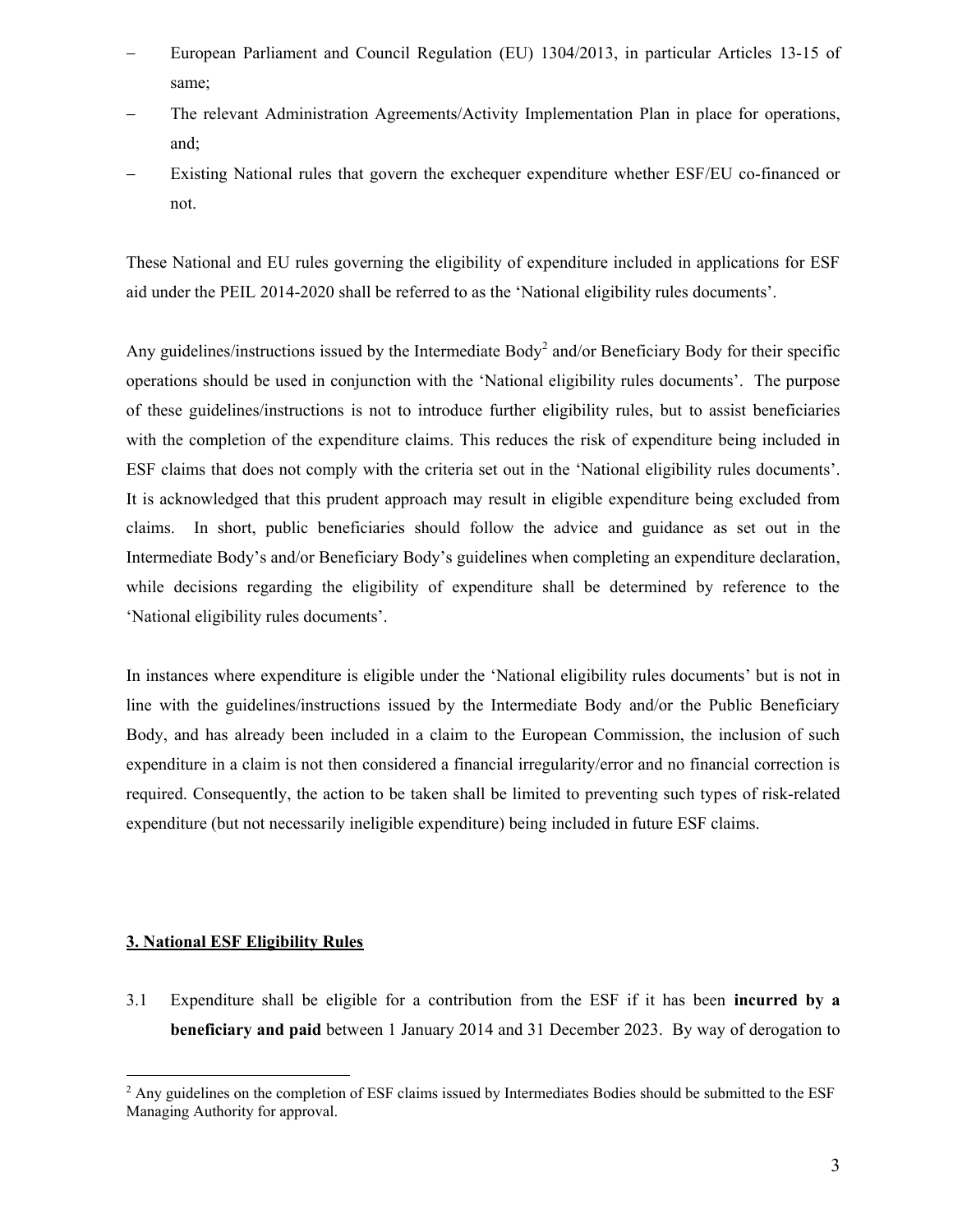the 1 January 2014 date, expenditure allocated to YEI co-financed operations shall be eligible as of 1 September 2013. Other derogations to this section are set out in sections 3.4, 3.11 and 3.12 below and Articles 37(10), 67(1) and 69 of the Common Provision Regulation (CPR) 1303/2013 and Article 13(5) of the ESF Regulation 1304/2013.

- 3.2 Expenditure shall be eligible for a contribution from the ESF where incurred for **operations approved by the managing authority** of the operational programme concerned or under its responsibility, in accordance with criteria fixed by the monitoring committee and set out in the individual Activity Implementation Plans (AIP's). These approved operations must be within the scope of the Thematic Objectives set out under Article 9 of the CPR 1303/2013.
- 3.3 Proof of expenditure incurred and paid is required and, as a general rule, the **expenditure must be supported** by receipted invoices or accounting documents of equivalent probative value, which have a proven link with the operation. These supporting documents must be available upon request for the period set out under Article 140 of the CPR and within the Department of Public Expenditure and Reform 2014-2020 ESIF Financial Management and Control Procedures Circular to be issued.
- 3.4 **Simplified Cost Options** (SCOs) are allowed for under Articles 67 and 68 of CPR 1303/2013 and Article 14 of ESF Regulation 1304/2013.

These SCOs provide a derogation from the reimbursement of eligible costs incurred and paid that are set out under section 3.1 above. This means that certain operations can be ESF co-financed using:

- i. Standard scales of unit costs (Article 67(1)(b)) of CPR and Article 14.1 of ESF Regulation);
- ii. Lump sums not exceeding EUR 100,000 of public contribution (Article  $67(1)(c)$ ) of CPR and Article 14.1 of ESF Regulation);
- iii. Flat-rate financing, determined by the application of a percentage to one or more defined categories of costs (Articles 67(1)(d) and 68 of CPR and Article 14.2 of ESF Regulation).

The SCOs referred to above and, the costs actually incurred and paid option, may be combined only where each option:

- Covers different categories of costs, or;
- Is used for different projects forming a part of an operation, or;
- Is used for successive phases of an operation.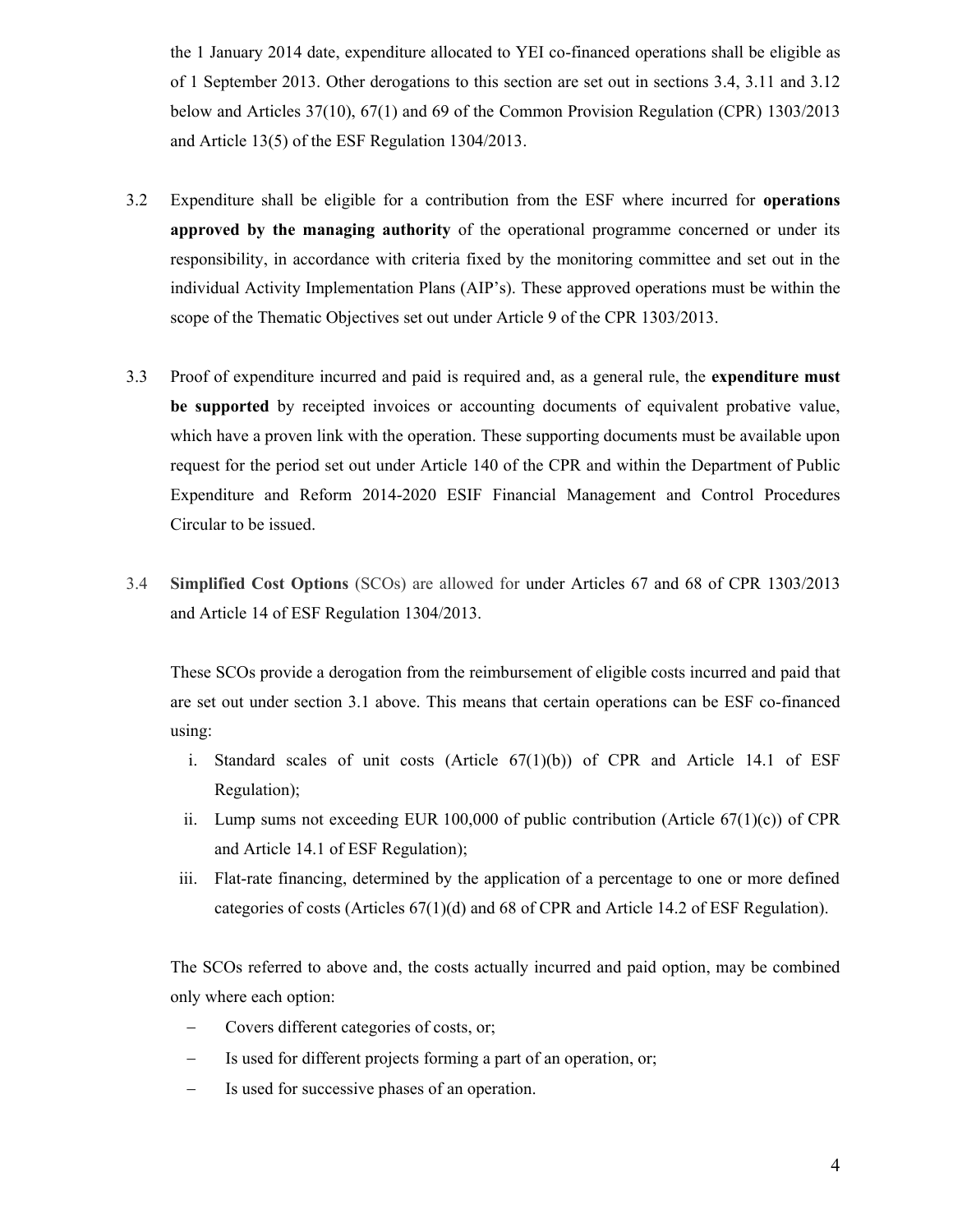The SCOs must be used where the public support of grants and repayable assistance does not exceed  $\epsilon$ 50,000. The use of SCO is voluntary where the public support exceeds  $\epsilon$ 50,000. Where an operation is implemented exclusively through public procurement only simplified costs options available under Article 14(1) of the ESF Regulation are permitted. However, where public procurement within an operation, or project forming part of an operation, is limited to certain categories of costs, all the SCOs referred to above may be applied.

Any SCOs being availed of by operations must be stipulated in the Activity Implementation Plans (AIPs) agreed between the Managing Authority and relevant Intermediate Body. This will establish the specific SCO(s), if any, being applied when claiming any element of the operations' expenditure. The AIP will also indicate the relevant rules that set out the conditions for this type of support.

The European Commission have issued *Guidance on Simplified Cost Options (SCOs): Flat rate financing, Standard scales of unit costs, Lump sums* and *Guidance on standard scales of unit costs and lump sums adopted under Article 14(1) Reg. (EU) 1304/2013* which are located at

[http://ec.europa.eu/esf/main.jsp?catId=3&langId=en&keywords=&langSel=&pubType=](http://ec.europa.eu/esf/main.jsp?catId=3&langId=en&keywords=&langSel=&pubType=580) [580.](http://ec.europa.eu/esf/main.jsp?catId=3&langId=en&keywords=&langSel=&pubType=580)

- 3.5 Expenditure that becomes eligible as a result of an amendment to a programme shall only be eligible from the date of submission to the Commission of the request for amendment or, in the event of application of Article 96(11) of Regulation 1303/2013 where the amendments are the responsibility of the Member State, the date from which the decision amending the programme enters into force, shall be eligible from the date of adoption of the decision.
- 3.6 The eligible expenditure of the operation to be co-financed from the ESF shall be reduced by the net revenue<sup>3</sup> not taken into account at the time of approval of the operation, and which is directly generated only during its implementation. The reduction shall be implemented no later than at the final payment claim submitted by the beneficiary. Where not all the costs are eligible for co-financing, the net revenue shall be allocated pro rata to the eligible and non-eligible parts of

 $\overline{a}$ 

<sup>&</sup>lt;sup>3</sup> Article 61 of Regulation 1303/2013 defines 'net revenue' as meaning cash in-flows directly paid by users for the goods or services provided by the operation.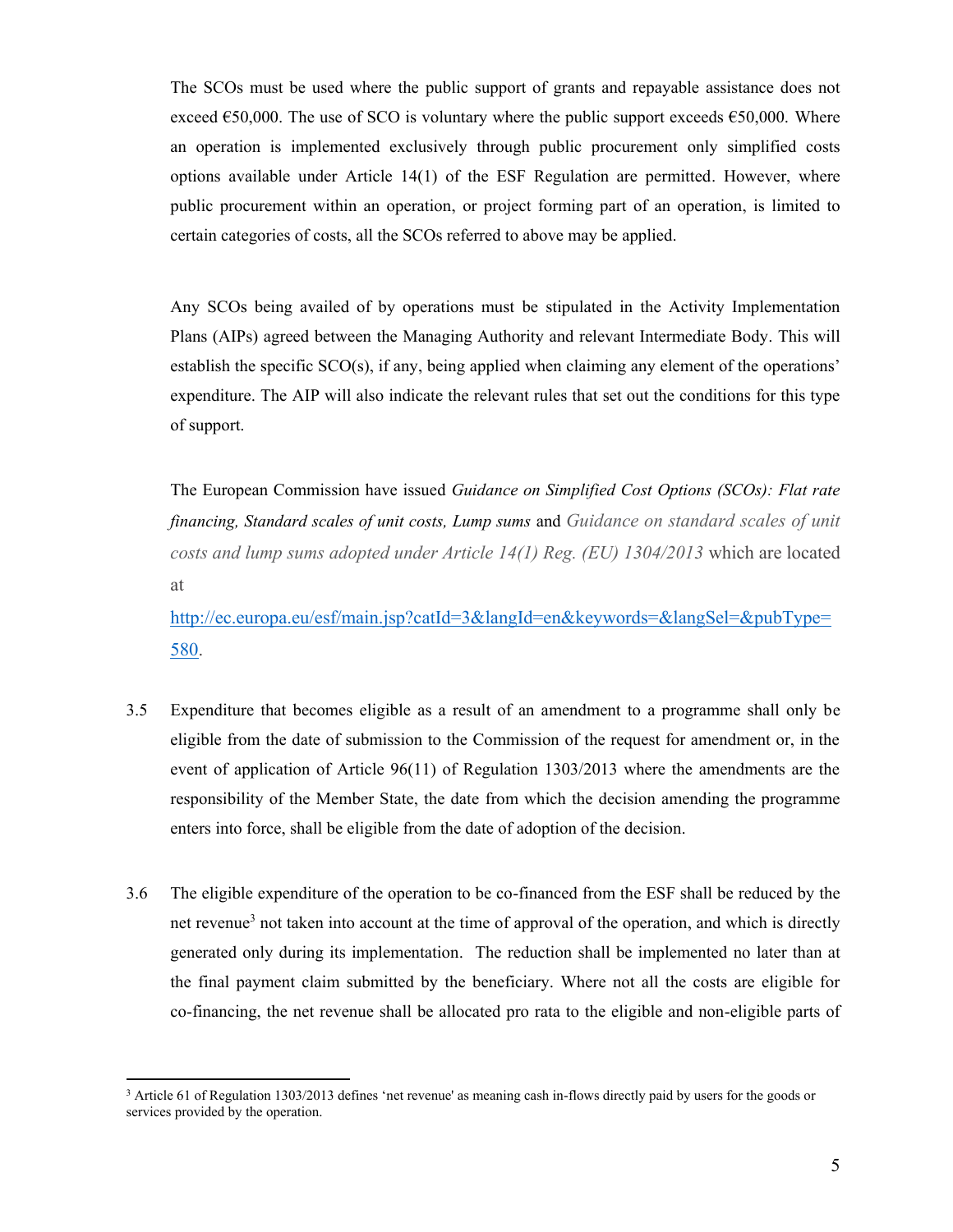the cost. As an exception, this shall not apply to the areas identified under Article  $65(8)(a)$  to (i) and the final paragraph of the same Article of CPR 1303/2013.

3.7 The purchase cost of **equipment** is fully eligible for ESF co-financing except where part of the economic life of the equipment falls outside the period of the operation being co-financed **and**  also costs over  $\epsilon$ 1,000<sup>4</sup>. In such an exception, only the depreciation costs of the equipment can be claimed in line with section 3.11 below.

For the purpose of 2014-2020 ESF co-financed operations in Ireland an item is considered equipment it if meets all of the following conditions.

- i. Under normal conditions of use, including reasonable care and maintenance, there is an anticipated useful life of more than one year;
- ii. It retains its original shape and appearance with use, and;
- iii. It does not lose its identity through incorporation into a different or more complex unit.
- 3.8 In line with Article 16 of ESF Regulation 1304/2013, YEI co-financing is claimable for a young person if at the moment of entering the YEI operation the person is:
	- 1. Not less than 15 and under 25 years of age, and,

 $\overline{a}$ 

- 2. Not in employment. This can include persons that meet any of the following criteria:
	- i. On fulltime Jobseekers payments or credits, One Parent Family Payment, Disability Allowance or Illness Benefit. This can include persons eligible for fulltime Jobseekers payment or credits due to lack of work even if registered as self-employed, or,
	- ii. That have not been in employment for 312 days or more in the previous 18 months (which is equivalent to national thresholds for entitlement to unemployment welfare payments) or in receipt of earnings less than  $\epsilon$ 9,776 ( $\epsilon$ 188x52) in the previous 12 months (which is the current standard unemployed single person's welfare allowance). This allows for some 'casual work' in the period prior to entering the YEI operation, or,
	- iii. That have self-certified or self-declared that they are not in employment/inactive. A record must be available from the relevant body to demonstrate this self-certification or self-declaration.

<sup>4</sup> €1,000 is equivalent to the National accountancy threshold as set out in the Department of Finance Circulars 02/2004 regarding the rules for the inclusion of assets in capital asset registers.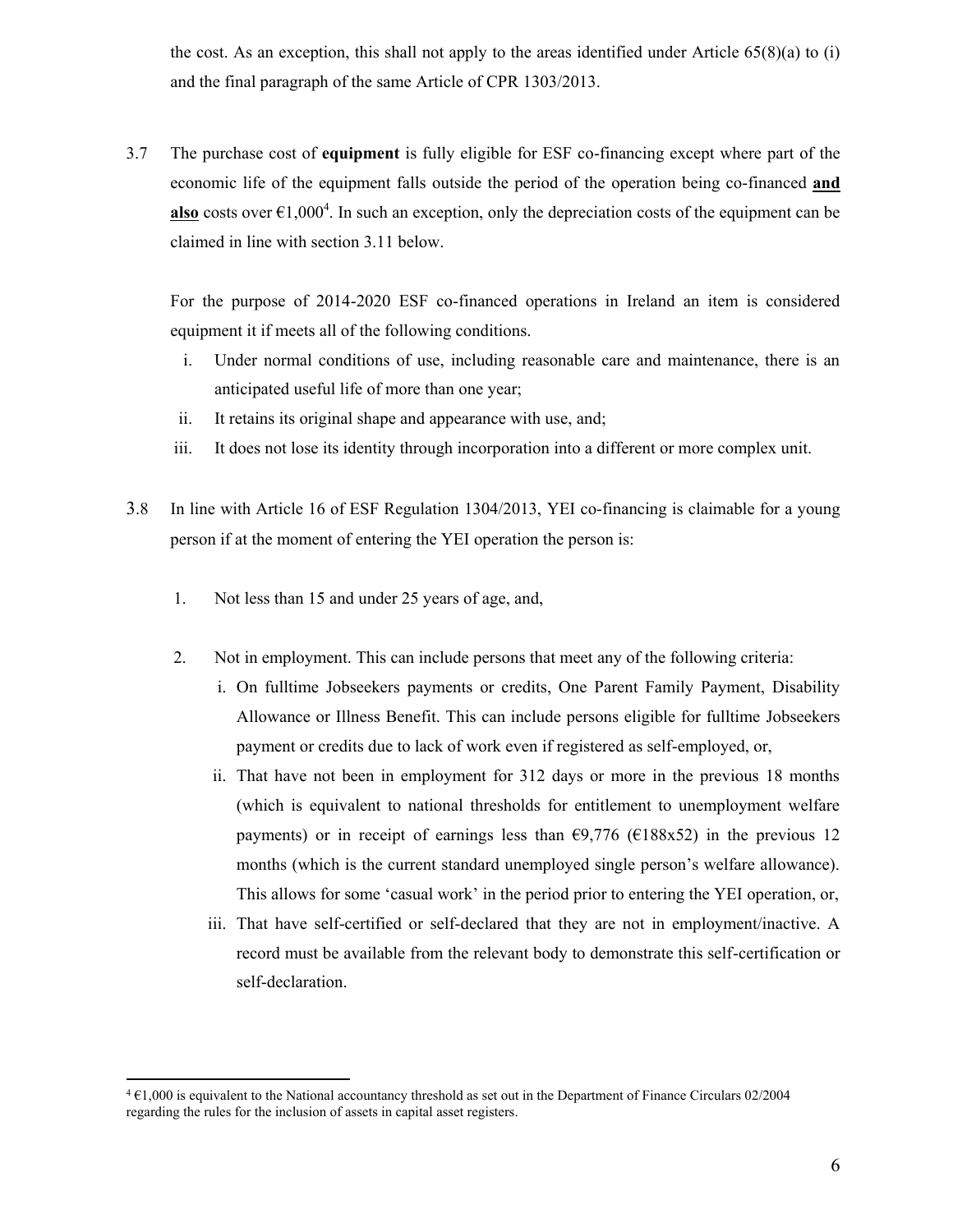- 3. Not in fulltime education leading to an accredited qualification. This can include persons that meet any of the following criteria:
	- i. On fulltime Jobseekers payments or credits, One Parent Family Payment, Disability Allowance or Illness Benefit. This can include person eligible for fulltime Jobseekers payment or credits due to lack of work even if registered as self-employed, or,
	- ii. On work experience programme where fulltime accredited education is not an element of the programme, or,
	- iii. From disadvantaged groups that may be registered for, though not necessarily actively participating in, fulltime accredited education that have demonstrated (e.g. through needs and risk assessments) the necessity for more focused supports to tackle the risk and needs identified, to better prepare them for the labour market and improve their employment prospects, or,
	- iv. That have self-certified or self-declared that they are not in formal fulltime education. A record must be available from the relevant body to demonstrate this self-certification or self-declaration.
- 4. Not in fulltime training leading to an accredited qualification. This can include persons that meet any of the following criteria:
	- i. On fulltime Jobseekers payments or credits, One Parent Family Payment, Disability Allowance or Illness Benefit. This can include person eligible for fulltime Jobseekers payment or credits due to lack of work even if registered as self-employed, or,
	- ii. On work experience programme where fulltime accredited training is not an element of the programme, or,
	- iii. From disadvantaged groups that may be registered for, though not necessarily actively participating in, fulltime accredited training that have demonstrated (e.g. through needs and risk assessments) the necessity for more focused supports to tackle the risk and needs identified, to better prepare them for the labour market and improve their employment prospects, or,
	- iv. That have self-certified or self-declared that they are not in formal fulltime training. A record must be available from the relevant body to demonstrate this self-certification or self-declaration.
- 3.9 An operation may receive support from one or more ESI Funds, or from one or more programmes, and from other European Union instruments, provided that the expenditure item included in a request for payment for reimbursement by one of the ESI Funds does not receive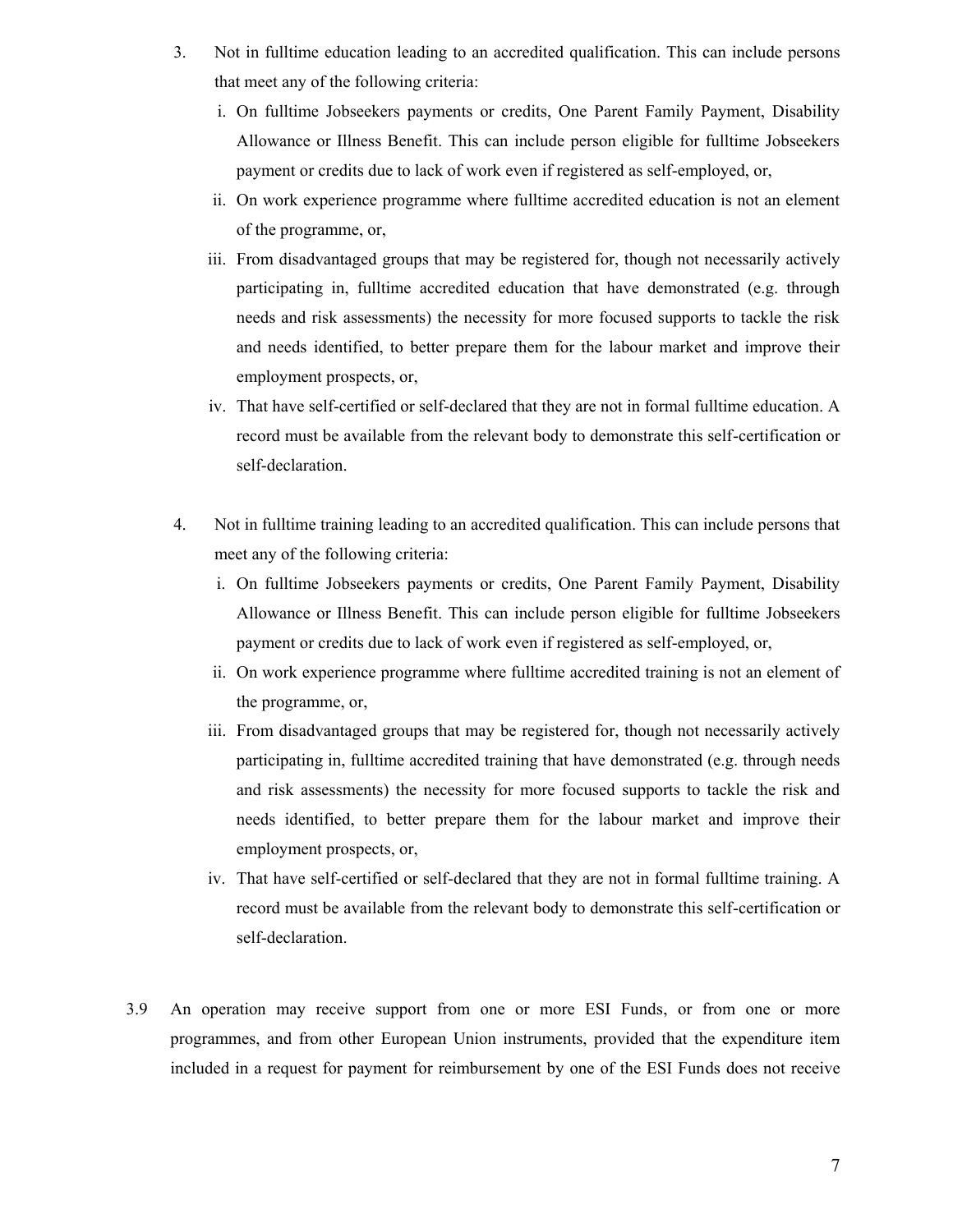support from another Fund or European Union instrument, or support from the same Fund under another programme.

- 3.10 The ESF may provide support for expenditure incurred for operations which take place outside the programme area, but within the European Union, provided that the following conditions are satisfied:
	- i. The operation is for the benefit of the programme area, and;
	- ii. The obligations of the authorities for the operational programme in relation to management, control and audit concerning the operation are fulfilled by the authorities responsible for the operational programme under which that operation is supported, or they enter into agreements with authorities in the Member State in which the operation is implemented, provided that in that Member State the obligations in relation to management, control and audit concerning the operation are met.
- 3.11 By way of derogation from section 3.1 above, depreciation costs are eligible where the following conditions are fulfilled:
	- i. The amount of the expenditure is duly justified by supporting documents having equivalent probative value to invoices for eligible costs and where reimbursed in the form referred to in point (a) of the first subparagraph of Article 67(1) of CPR;
	- ii. The costs relate exclusively to the period of support for the operation;
	- iii. Public grants have not contributed towards the acquisition of the depreciated assets.
	- iv. The depreciation costs are calculated in accordance with generally accepted accounting practices and standards.
- 3.12 By way of derogation from section 3.1 above, contributions-in-kind in the form of salaries and allowances by a third party for the benefit of the participants in an operation are eligible provided the contributions-in-kind are:
	- i. Incurred in accordance with national rules, including accountancy rules;
	- ii. Do not exceed the cost borne by the third party, and;
	- iii. Meets the criteria set out under Article 69(1) of CPR 1303/2013.
- 3.13 The following costs shall not be eligible for a contribution from the ESF:
	- i. Interest on debt, except in relation to grants given in the form of an interest rate subsidy or guarantee fee subsidy;
	- ii. The purchase of infrastructure, land and real estate;
	- iii. Value Added Tax except where it is non-recoverable under national VAT legislation.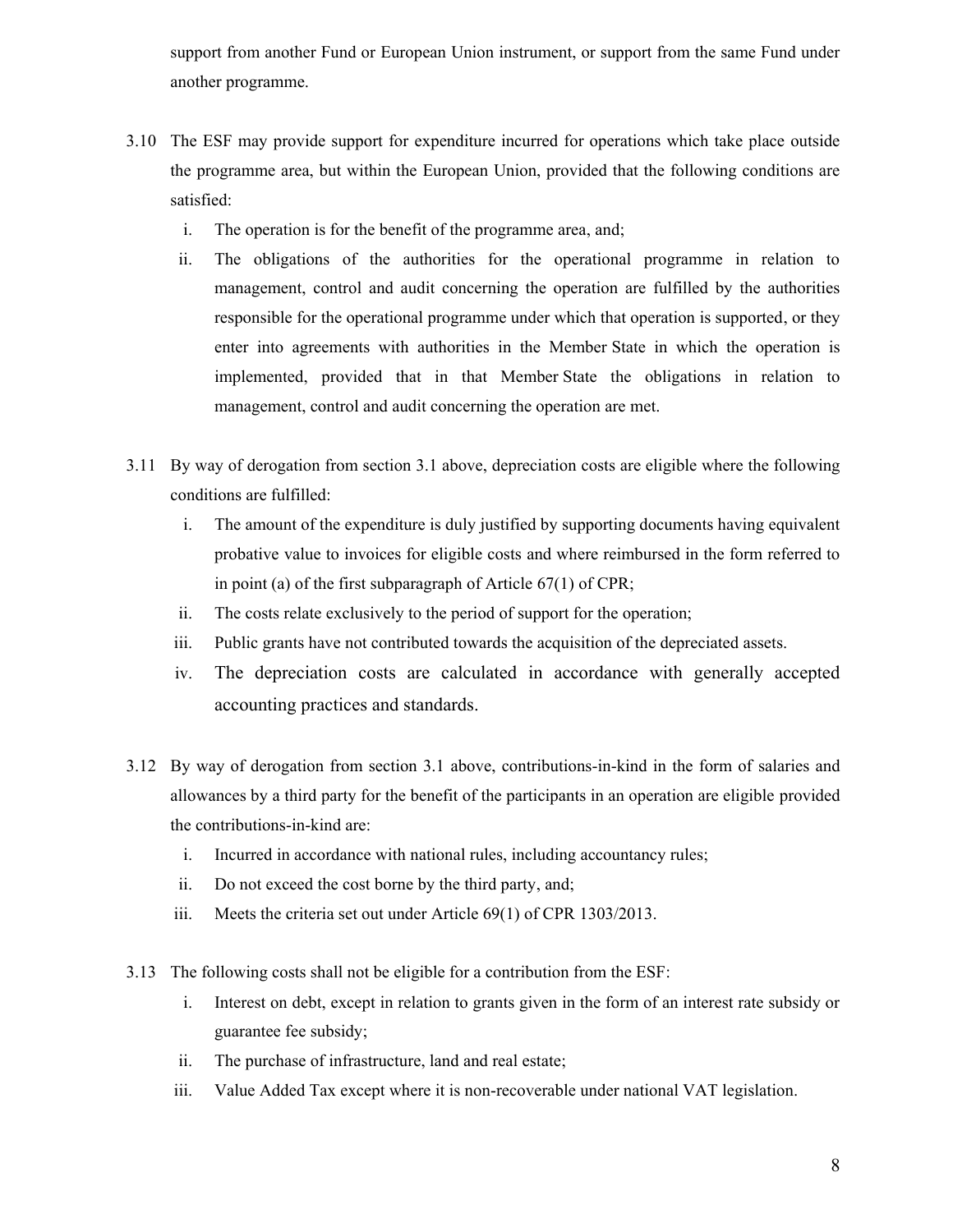- 3.14 The ESF, in a complementary manner and subject to a limit of 10 % of European Union funding for each priority axis of an operational programme, may finance a part of an operation for which the costs are eligible for support from the ERDF on the basis of eligibility rules applied to that Fund, provided that such costs are necessary for the satisfactory implementation of the operation and are directly linked to it.
- 3.15 The technical assistance allocation for ESF may support actions:
	- i. For preparation, management, monitoring, evaluation, information and communication, networking, complaint resolution, and control and audit;
	- ii. For the reduction of the administrative burden on beneficiaries, including electronic data exchange systems, and actions to reinforce the capacity of Member State authorities and beneficiaries to administer and use the ESF and other ESF related EU funds;
	- iii. To reinforce the capacity of relevant partners in line with point (e) of Article 5(3) of the CPR and to support exchange of good practices between such partners.

The actions referred to in the above paragraph may concern previous and subsequent programming periods.

3.16 The data required to confirm that the participant is eligible to partake in the specific ESF cofinanced operation must be captured and available to support expenditure claims. In addition, the data to support the conditions set out under section 3.8 is required for operations that are YEI cofinanced.

This requirement is separate from the participant's complete data that still needs to be collected and reported on for compliance with Article 5 and Appendix I (and Appendix II for YEI cofinanced operations) of ESF Regulation 1304/2013. Such compliance is needed to avoid potential suspension or financial corrections of ESF monies but is considered independent from compliance with the National ESF Eligibility Rules.

3.17 The Financial Management and Control system for ESF co-financed operations in Ireland is based on the principle of shared responsibilities by way of delegation and administrative agreements. Each level of the cascade must, therefore, take responsibility for ensuring that the requirements of the Management and Control systems are adhered to at their own level and that ESF and national eligibility rules are complied with.